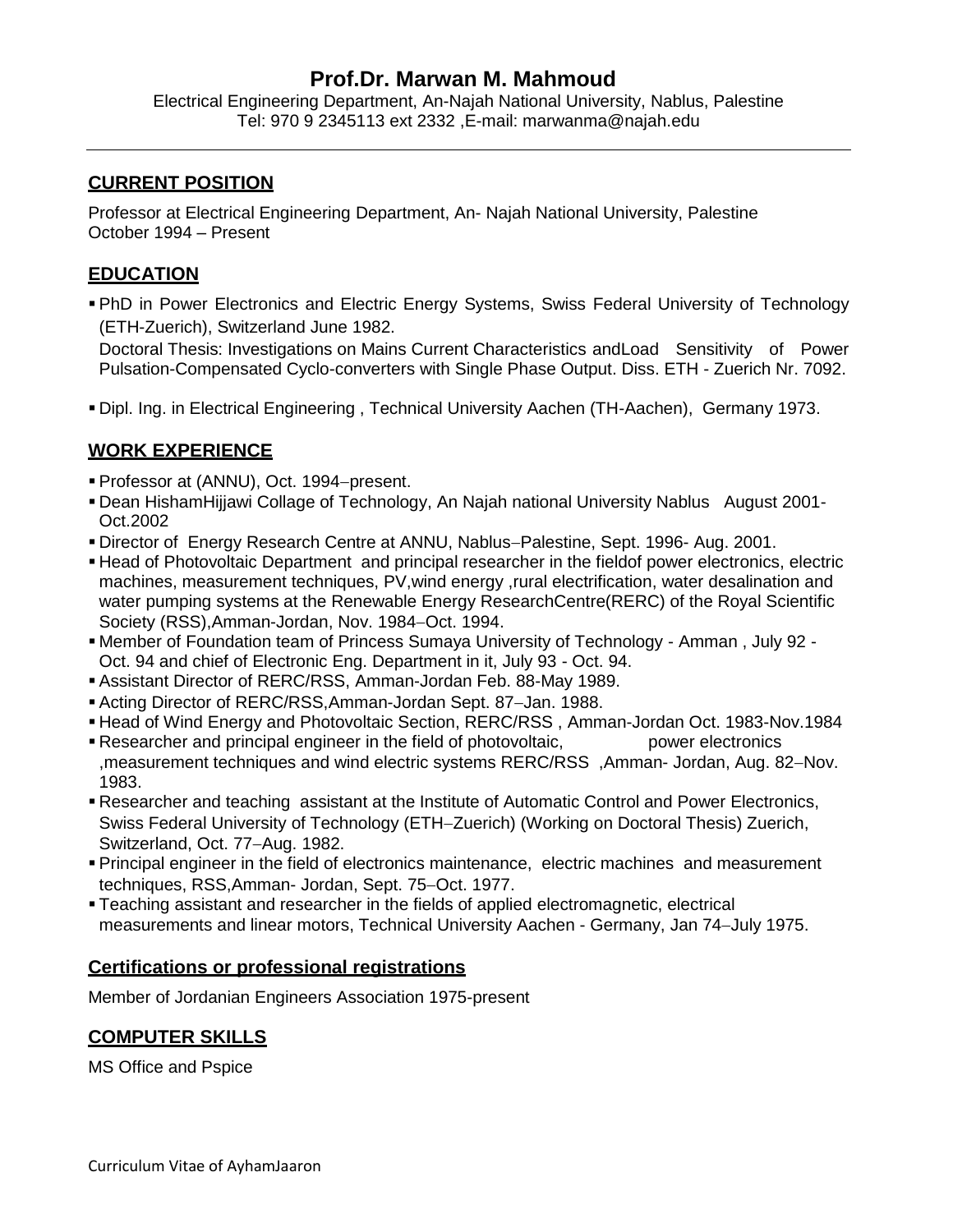# **TRAINING**

- US-AID, University of Florida-Gainesville-USA Feb. 83-June 1983, Special Course on Alternative Energy Systems.
- **Training in some German companies on different fields for short periods.**

# **AWARDS**

- **Scholarship at Technical University Aachen Germany: 1969-1973 to obtain the German** Academic Degree Dipl. Ing. In Electrical Engineering.
- Scholarship from the Swiss Confederation: 1977-1982 Doctoral Candidatesat ETH-Zuerich to obtain Ph. D in Power Electronics.
- **Honors Medal of the Swiss Federal University of Technology (ETH Zuerich) for Distinction** Doctoral Thesis and Examination, June 1982.
- King Abdullah(1<sup>st</sup>)- Prize for Development of a Solar Matched PV Water Pumping System Used on Desert Wells, RSS-Amman , Jordan , 1995

# **COURSES TAUGHT:**

## **BACHELOR COURSES:**

- Electric Circuits
- Electronics
- Power Electronics
- Measurements and Instrumentation
- Electric Machines
- Alternative Energy Systems
- Electric Machines Measurements Laboratories
- Electronics Laboratories
- Measurements Laboratories
- Supervision of many graduation student projects from 1997-present

# **MASTER LEVEL COURSES:**

- Renewable Energy Technology 1
- Renewable Energy Technology 2
- Supervision of twelve Master Thesis in energy engineering fields

# **PUBLICATIONS**

## **REFEREED JOURNALS: Technical Papers(International Journals)**

*A1-*F.A Ahmedov, Marwan Mahmoud, P.A. Momenov, M. Amro,Experimental station for testing of photovoltaic modules characteristics, Solar Energy Technology, Academy of Science of the Soviet Union, (Moscow & Uzbekistan) ODK 621.362, Oct. 1985.

*A2-*Hafez M.El.Zayyat and Marwan Mahmoud, Jordan first photovoltaic water pumping system, Dirasat, University of Jordan Vol. XIII, No. 10, Oct. 1986.

*A3-*Hafez M. ElZayyat and Marwan Mahmoud, Photovoltaic power generators for radio communication systems in Jordan, IEE Proceedings, Vol. 135, Pt. C, No. 5 Sept. 1988.